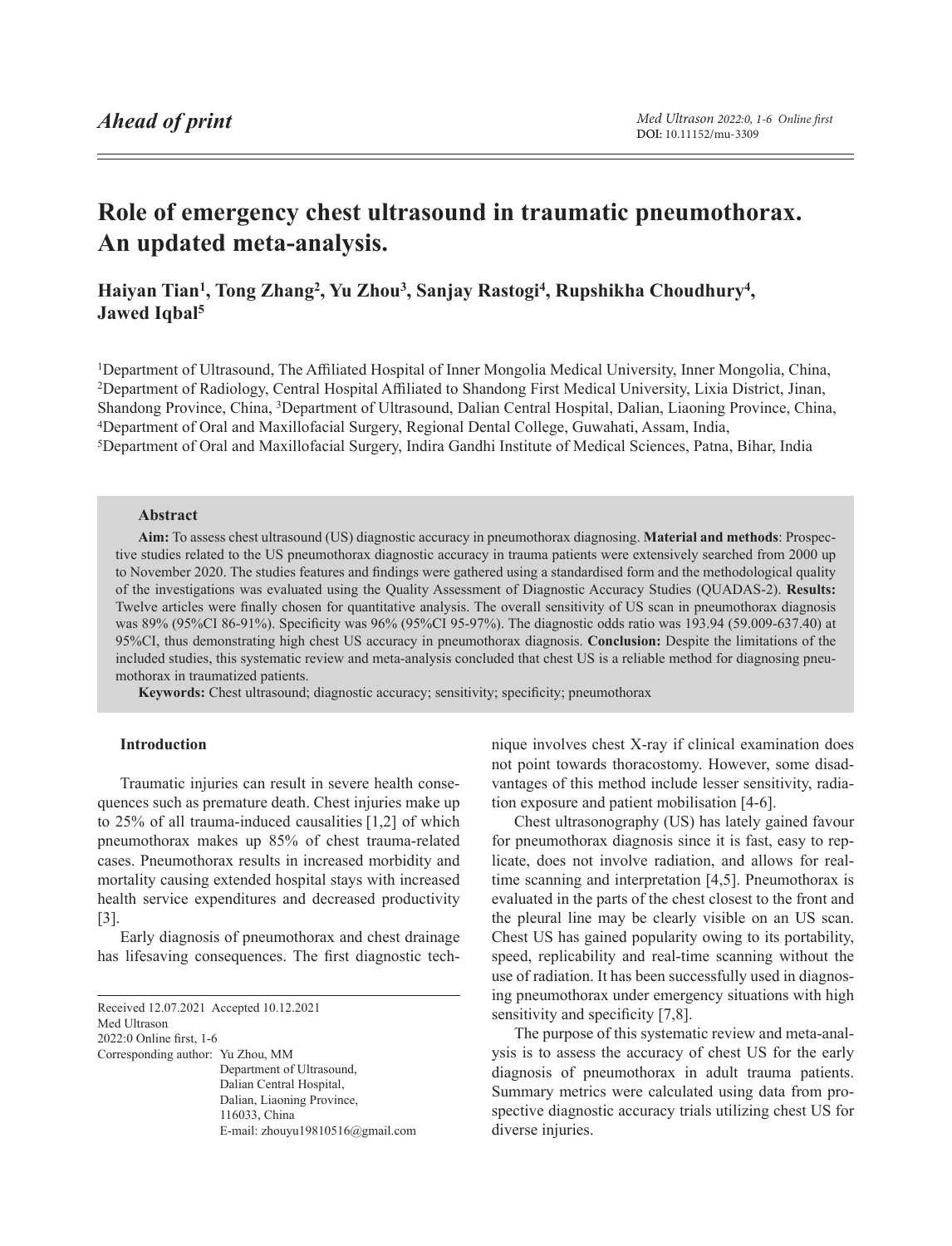# **Material and methods**

In this investigation, we followed the Preferred Reporting Items for Systematic Reviews and Meta-Analyses (PRISMA) normative recommendations [9].

Two separate authors picked and reviewed the research, as well as extracted data and evaluated methodological quality. Disputes were resolved via argument until a consensus was achieved. When an agreement could not be achieved, the problems were handled by a third author.

# *Data sources and search strategy*

Eligible studies were searched in MEDLINE, Embase, Ovid, Scopus, Web of Science, and Journals on web databases, through EBSCO. The search was conducted using MeSH phrases, and open phrases were entered into unique search strategies. The key MeSH terms employed for the search were: 1) pneumothorax; 2) chest ultrasound; 3) specificity; 4) sensitivity; 5) diagnostic accuracy; 6) ultrasonography; and 7) chest trauma. The search limit for literature ranged from the year 2000 up until 2020 as the concluding year and published only in the English language with full text was chosen for inclusion in the study.

# *Selection of studies*

Studies were included if they matched the following criteria: prospective studies, trauma patients attending emergency departments, index test – ultrasonography, target injuries - pneumothorax. The results were the number of true and false positives, as well as the number of true and false negatives.

# *Extraction of data*

The following data were retrieved from the entire text of the included publications using a standardized form: study ID, sample size, location, criteria of the condition, ultrasound type, machine-make, and personnel involved. All the titles and abstracts were screened independently by the reviewers. Following detailed analysis, data was abstracted into a data extraction table.

Endnote X8 soft ware was used to import the search results and remove duplicates. Abstracts were screened for eligibility criteria, and the full text was extracted when an article was selected.

# *Risk of bias in individual studies*

QUADAS-2 criteria evaluated risk of bias of included studies which is a tool for assessing study quality for meta-analysis of diagnostic accuracy [10]. It includes patient selection - random sequencing, index test - detection of the condition, reference evaluation – comparison with flow and timing of the study. Any disagreements in quality review by the authors were resolved by consultation with an expert in the field.

#### *Statistical analysis*

The DerSimonian Lair approach was used to determine pooled sensitivity, specificity, and diagnostic odds ratios based on a 2x2 table. The computed diagnostic odds ratio (DOR) demonstrates the effectiveness of the chest ultrasound capacity test to identify pneumothorax. A greater DOR value suggests that the test has a higher diagnostic accuracy. The Cochran Q statistic and the I2 index were also employed to assess the heterogeneity of the included studies. Forest plots were created using Meta disc software, and summary ROC (SROC) curves (the Moses-Littenberg technique) were visually evaluated for potential sources of variability.

# **Results**

#### *Literature search*

A total of 593 research articles were retrieved using electronic scanning. By reviewing titles and abstracts, 386 articles were eliminated. Due to duplication, 106 studies were removed from the total of 207. There were 39 full-text articles for final screening, with 27 being eliminated due to inclusion requirements (main reasons for the exclusion being the inappropriate comparison criteria and insufficient evidence to produce 2x2 tables for evaluation). Finally, 12 articles [11-22] were included in our analysis (fig 1).

# *Characteristics of the studies included*

All of the investigations were carried out in a single EDs at a single location. Table I summarises the characteristics of the included studies.

# *Bias risk*

Individual reports reported sensitivity ranged from 86% to 91%, while specificity ranged from 95% to 97%.



**Fig 1.** Flow chart diagram for article inclusion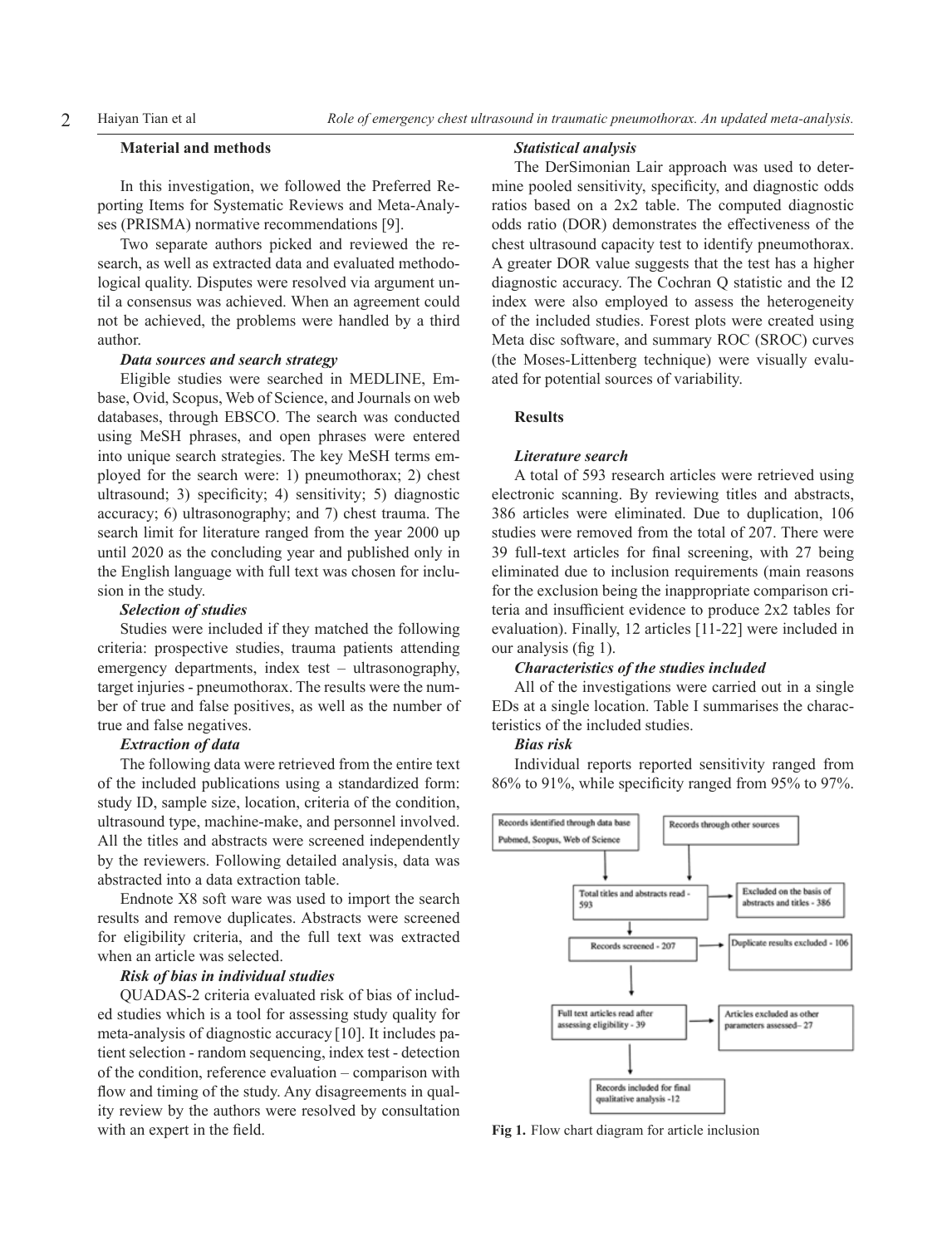| Table I. Characteristics of studies involved |                                     |                                                                                                           |                                  |                                                            |                                       |  |  |  |  |
|----------------------------------------------|-------------------------------------|-----------------------------------------------------------------------------------------------------------|----------------------------------|------------------------------------------------------------|---------------------------------------|--|--|--|--|
| Study ID,<br>Country                         | Number of<br>patients, age          | <b>Referred for</b>                                                                                       | <b>Ultrasound</b><br>type-B mode | <b>Ultrasound</b><br>machine                               | <b>Ultrasono-</b><br>grapher          |  |  |  |  |
| Corsini 2018<br>$[11]$ , Italy.              | 124,<br>$33\pm5$ weeks              | Neonates with<br>respiratory distress                                                                     | NA                               | Philips CX50, 10-12<br>MHz linear transducer               | Neonatologist                         |  |  |  |  |
| Cattarosi 2016<br>$[12]$ , Italy             | 49.<br>$36±5$ weeks                 | Neonates with<br>NA<br>Prosound $\alpha$ 7Ultrasound,<br>respiratory distress<br>13 MHz linear transducer |                                  | Neonatologist                                              |                                       |  |  |  |  |
| Mumtaz 2016<br>[13], Pakistan                | 46.<br>$25\pm9$ years               | Trauma patients                                                                                           | E-FAST                           | Philips CX50.<br>5 MHz linear transducer                   | Surgical<br>residents                 |  |  |  |  |
| Raimondi 2016<br>$[14]$ , Italy              | 42,<br>$31\pm3.5$ weeks             | Neonates                                                                                                  | <b>NA</b>                        | Prosound $\alpha$ 7Ultrasound,<br>10 MHz linear transducer | Radiologist                           |  |  |  |  |
| Balesa 2015<br>$[15]$ , India                | 126,<br>2 months to<br>88 years age | Hemodynamically stable<br>patients                                                                        | Chest US                         | <b>NA</b>                                                  | Radiologist                           |  |  |  |  |
| Ziapour 2015<br>$[16]$ , Iran                | 45,<br>NA                           | Patients with moderate<br>to severe trauma                                                                | <b>FAST</b>                      | NA, 9.0 MHz or 3.5<br>Convex MHz transducer                | Emergency<br>physicians               |  |  |  |  |
| Abbasi 2013<br>$[17]$ , Iran                 | 146,<br>$37\pm11$ years             | Stable patients inflicted<br>with chest trauma                                                            | <b>FAST</b>                      | NA, 7.5 MHz linear<br>transducer                           | Emergency<br>physicians               |  |  |  |  |
| Jalli 2013<br>$[18]$ , Iran                  | 197,<br>NA                          | Patients with respiratory<br>problems                                                                     | <b>NA</b>                        | NA, 7.5 MHz linear array Radiologist<br>probe              |                                       |  |  |  |  |
| Hyacinthe 2012<br>$[19]$ , France            | 119,<br>$22\pm51$ years             | Chest trauma patients<br>suggested for CT                                                                 | <b>NA</b>                        | NA, 2.5 MHz convex<br>transducer                           | Emergency<br>physicians               |  |  |  |  |
| Zhang 2006<br>$[20]$ , China                 | 135,<br>$45 \pm 15$ years           | Multiple trauma<br><b>FAST</b><br>SSD-900,                                                                |                                  | 3.5 MHz convex and<br>7.5 MHz linear transduce             | Emergency<br>department<br>clinicians |  |  |  |  |
| Rowan 2002<br>$[21]$ , Canada                | 27,<br>42 years (17 to 83)          | Blunt chest trauma                                                                                        | <b>FAST</b>                      | NA, 7.0 MHz linear<br>transducer                           | Radiologist                           |  |  |  |  |
| Soldati 2006<br>$[22]$ , Italy               | 185,<br>$51+23$ years               | Blunt chest trauma                                                                                        | <b>NA</b>                        | NA, 5.0 MHz transducer<br>convex                           | Emergency<br>physicians               |  |  |  |  |

CT, Computed Tomography; FAST, Focussed assessment with sonography in trauma; E-FAST Extended FAST; NA, not available

As a result, all of the included trials had a minimal risk of bias, according to the QUADAS-2 tool (Table II).

# *Meta-analysis results*

The overall sensitivity of US in diagnosing a pneumothorax was 89% (95% CI 86-91%) and the specificity 96% (95% CI 95-97%). The diagnostic odds ratio was 193.94 (95% CI 59.009-637.40), indicating that chest US is accurate in detecting pneumothorax. The SROC plot displayed an assessment of sensitivity vs. specificity as well as the area under the SROC curve (fig 2-4).

# **Discussion**

In this metanalysis we found that chest US had good diagnostic accuracy in pneumothorax diagnosis, with 89% sensitivity and 96% specificity

Chest US for pneumothorax diagnosis was reported first in 1986 in a veterinary journal [23]. Several researchers have explored its usage since then. The principal method for diagnosing pneumothorax on chest US employed an absent sliding lung sign in the air presence between visceral and parietal pleura [24]. The presence of sliding lung signs acts as an accurate negative predictor for pneumothorax detection. Dulchavsky et al [24] found 100% true negative rate compared to conventional chest radiographs in pneumothorax diagnosis, with sensitivity ranging from 90% to 100%.



**Fig 2.** Sensitivity of chest ultrasound in diagnosis of pneumothorax patients.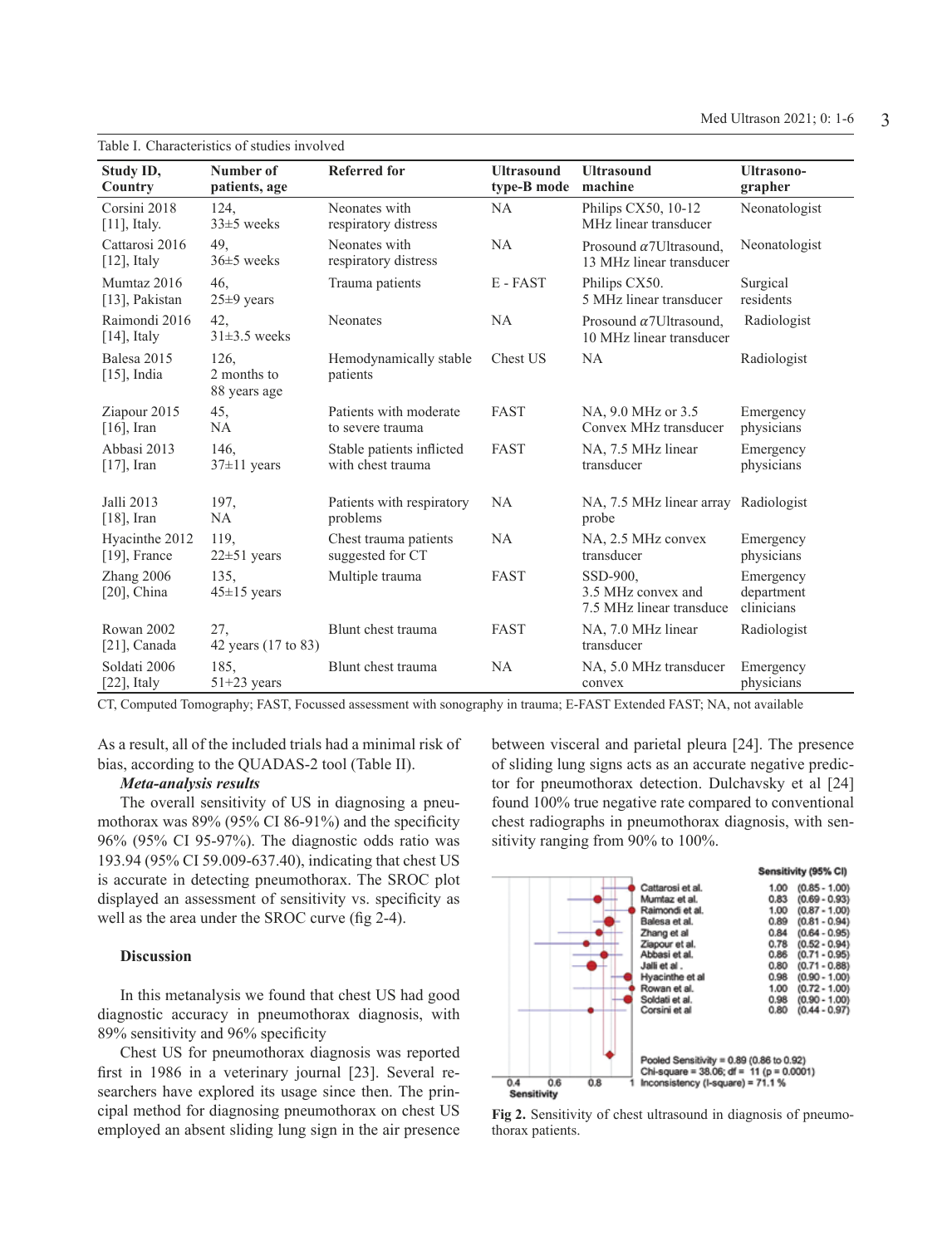4 Haiyan Tian et al *Role of emergency chest ultrasound in traumatic pneumothorax. An updated meta-analysis.* 

| <b>Study ID</b>           | Random<br>sequence<br>generation<br>(selection bias | <b>Allocation</b><br>concealment<br>(selection bias) | <b>Blinding of</b><br><i>participants</i><br>and personnel<br>(performance bias) | <b>Blinding of</b><br>outcome<br>assessment<br>(detection bias) | Incomplete<br>outcome data<br>(attrition bias) | <b>Selective</b><br>reporting<br>(reporting)<br>bias | Other<br>bias |
|---------------------------|-----------------------------------------------------|------------------------------------------------------|----------------------------------------------------------------------------------|-----------------------------------------------------------------|------------------------------------------------|------------------------------------------------------|---------------|
| Rowan [21]                |                                                     |                                                      |                                                                                  |                                                                 |                                                |                                                      |               |
| Soldati [22]              |                                                     |                                                      |                                                                                  |                                                                 |                                                |                                                      |               |
| Hyacinthe $[19]$          |                                                     |                                                      |                                                                                  |                                                                 |                                                |                                                      |               |
| Abbas [17]                | $^{+}$                                              |                                                      |                                                                                  |                                                                 |                                                |                                                      |               |
| Jalli $[18]$              |                                                     |                                                      |                                                                                  |                                                                 |                                                |                                                      |               |
| Balesa <sup>[15]</sup>    | $^{+}$                                              |                                                      |                                                                                  |                                                                 |                                                |                                                      |               |
| Ziapour $[16]$            |                                                     |                                                      |                                                                                  |                                                                 |                                                |                                                      |               |
| Corsini [11]              |                                                     |                                                      |                                                                                  |                                                                 |                                                |                                                      |               |
| Mumtaz $[13]$             | $^{+}$                                              |                                                      |                                                                                  |                                                                 |                                                |                                                      |               |
| Raimondi [14]             |                                                     |                                                      |                                                                                  |                                                                 |                                                |                                                      |               |
| Cattarosi <sup>[12]</sup> | ?                                                   |                                                      |                                                                                  |                                                                 |                                                |                                                      |               |
| Zhang $[20]$              |                                                     |                                                      |                                                                                  |                                                                 |                                                |                                                      |               |

Low risk  $= -$ ; High risk  $= +$ ; Uncertain risk  $= ?$ 

For identifying the pneumothorax the majority of studies utilized the focused assessment with sonography for trauma (FAST) method. Standard FAST protocols assess four locations (pericardial, perihepatic, perisplenic and pelvis) and it is feasible and simple-to widen the scanned regions to assess the chest for haemothorax formally in an accurate and rapid manner [25,26].

Pneumothorax diagnosis can be made based on physical examination and symptom presentation. Confirmation is generally via radiography or CT scanning. Radiographs taken in the later stages pose difficulty in diagnosing pneumothorax because of the patient's condition, distance and other considerations. Also, chest radiograph reliability is questionable and a wrong diagnosis may be expected in 30% of cases [21]. The met analytic study of Ebrahimi et al [26] showed US accuracy in the detection of pneumothorax, with a sensitivity of 0.87 (95%CI 0.81–0.92; I2=88.89; p<0.001) and specificity of 0.99 (95%CI 0.98–0.99; I2=86.46, p<0.001). Our



**Fig 3.** Specificity of chest ultrasound in diagnosis of pneumothorax patients.

findings are comparable, with a sensitivity of 0.89 and a specificity of 0.96. In contrast to our findings, Alrajab et al [4] found that chest US had a pooled sensitivity of 78.6% (95%CI 68.1-98.1%) and a pooled specificity of 98.4% (95% CI 97.3-99.5%). Chest radiography's pooled sensitivity and specificity were determined to be 39.8% (95% CI 29.4-50.3%) and 99.3% (95% CI 98.4-100%), respectively. Subgroup analysis showed that the sampling method, setting (trauma vs. non-trauma), operator type and probe were significant sources of heterogeneity.



**Fig 4.** In the primary analysis by pneumothorax, the summary-ROC curve showed the diagnostic accuracy of chest ultrasonography for traumatic pneumothorax. Individual studies are shown by red dots. The AUC=0.9642, indicate high ultrasonography accuracy in diagnosing pneumothorax, with  $Q^*$ =09107 indicating that its sensitivity matches specificity.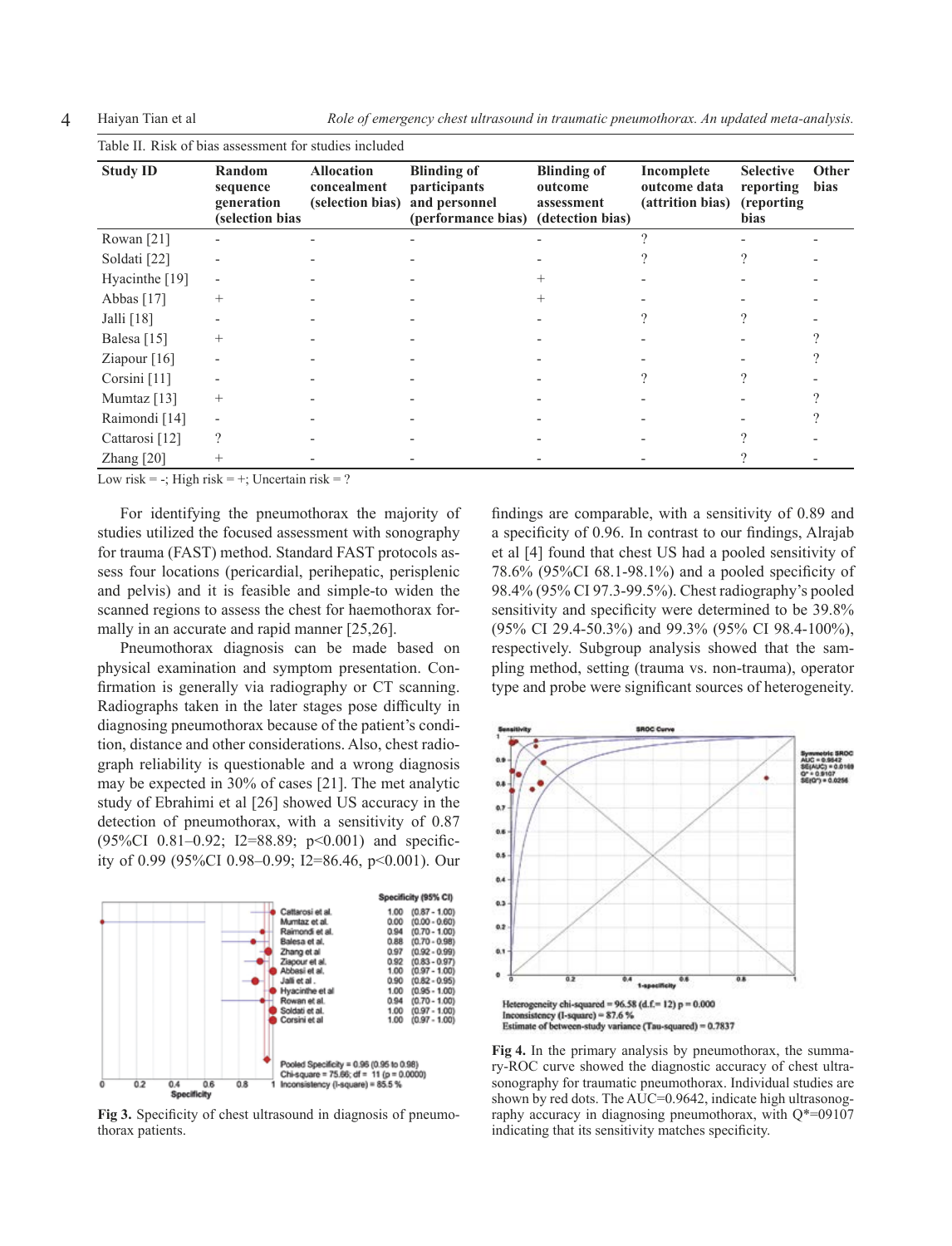Our results agree with that of Dahmarde et al [27] which supports the high diagnostic accuracy of chest US. The sensitivity, specificity, and odds ratio of chest US in the diagnosis of pneumothorax in neonates was 96.7% (88.3%–99.6%), 100% (97.7%–100%), and 1343.1% (167.20–10788.9), respectively, depicting superior results.

Chest US has the potential to become the first diagnostic tool in the evaluation of trauma patients with pneumothorax. Despite the fact that chest US is an operator-dependent technique, it has a relatively short learning curve for pneumothorax and pleural effusions [5] US, on the other hand, is limited in very obese people and those with subcutaneous emphysema, extensive dressings, or skin disorders.

This study emphasized the relevance of chest US in the immediate identification of traumatic pneumothorax. This point-of-care imaging method, when combined with clinical examination, can improve the sensitivity of the first diagnosis for these injuries. The research has certain limitations, such as the test's differential effects based on patient characteristics and operator skill. Furthermore, the original research authors were not contacted, and studies with a mixed population of patients with traumatic and non-traumatic pneumothoraxes and pleural effusions were eliminated.

**In conclusion,** our study showed that chest US has a good diagnostic accuracy for pneumothorax and is a valuable tool for use in emergency situations.

### **Acknowledgements:**

- 1. Higher education teaching reform research project (project number NYJXGG2019171);
- 2. Inner Mongolia Natural Science Foundation Project 2018: (Project No. 2018MS08098);
- 3. Inner Mongolia Medical University Student Science and Technology Innovation ' Talent Cultivation ' Project (Project No. YCPY2019066);
- 4. 2017 Inner Mongolia Autonomous Region Medical and Health Research Plan Project: (Project No. 201701062);
- 5. Project funded by the Doctoral Program of the Affiliated Hospital of Inner Mongolia Medical University in 2017: (Project No. NYFYBS2018);
- 6. Medical and Health Scientific Research Project in Inner Mongolia Autonomous Region 2013 (Project No. 201303065);
- 7. Health Science and Technology Plan 2021 Item No. 202201802: Application of echocardiography STIC technology in prenatal diagnosis of fetal heart.

### **Conflict of interest:** none

#### **References**

- 1. Demirhan R, Onan B, Oz K, Halezeroglu S. Comprehensive analysis of 4205 patients with chest trauma: a 10-year experience. Interact Cardiovasc Thorac Surg 2009;9:450- 453.
- 2. Villegas MI, Hennessey RA, Morales CH, Londoño E. Risk factors associated with the development of posttraumatic retained hemothorax. Eur J Trauma Emerg Surg 2011;37:583-589.
- 3. Meyer DM. Hemothorax related to trauma. Thorac Surg Clin 2007;17:47-55.
- 4. Alrajab S, Youssef AM, Akkus NI, Caldito G. Pleural ultrasonography versus chest radiography for the diagnosis of pneumothorax: review of the literature and meta-analysis. Crit Care 2013;17:R208.
- 5. Ding W, Shen Y, Yang J, He X, Zhang M. Diagnosis of pneumothorax by radiography and ultrasonography: a meta-analysis. Chest 2011;140:859-866.
- 6. Rahimi-Movaghar V, Yousefifard M, Ghelichkhani P, et al. Application of Ultrasonography and Radiography in Detection of Hemothorax; a Systematic Review and Meta-Analysis. Emerg (Tehran) 2016;4:116-126.
- 7. Volpicelli G, Elbarbary M, Blaivas M, et al; International Liaison Committee on Lung Ultrasound (ILC-LUS) for International Consensus Conference on Lung Ultrasound (ICC-LUS). International evidence-based recommendations for point-of-care lung ultrasound. Intensive Care Med 2012;38:577-591.
- 8. Raimondi F, Migliaro F, Sodano A, et al. Point-of care lung ultrasound in the NICU: uses and limitations of a new tool. Ital J Pediatr 2014;40(Suppl 2):A25.
- 9. Moher D, Liberati A, Tetzlaff J, Altman DG; PRISMA Group. Preferred reporting items for systematic reviews and meta-analyses: the PRISMA statement. Ann Intern Med 2009;151:264-269.
- 10. Whiting PF, Rutjes AW, Westwood ME, et al; QUADAS-2 Group. QUADAS-2: a revised tool for the quality assessment of diagnostic accuracy studies. Ann Intern Med 2011;155:529-536.
- 11. Corsini I, Parri N, Gozzini E, et al. Lung Ultrasound for the Differential Diagnosis of Respiratory Distress in Neonates. Neonatology 2019;115:77-84.
- 12. Cattarossi L, Copetti R, Brusa G, Pintaldi S. Lung Ultrasound Diagnostic Accuracy in Neonatal Pneumothorax. Can Respir J 2016;2016:6515069.
- 13. Mumtaz U, Zahur Z, Chaudhry MA, Warraich RA. Bedside Ultrasonography: AUseful Tool for Traumatic Pneumothorax. J Coll Physicians Surg Pak 2016;26:459- 462.
- 14. Raimondi F, Rodriguez Fanjul J, et al; Lung Ultrasound in the Crashing Infant (LUCI) Protocol Study Group. Lung Ultrasound for Diagnosing Pneumothorax in the Critically Ill Neonate. J Pediatr 2016;175:74-78.e1
- 15. Balesa J, Rathi V, Kumar S, Tandon A. Chest Sonography in the Diagnosis of Pneumothorax. Indian J Chest Dis Allied Sci 2015;57:7-11.